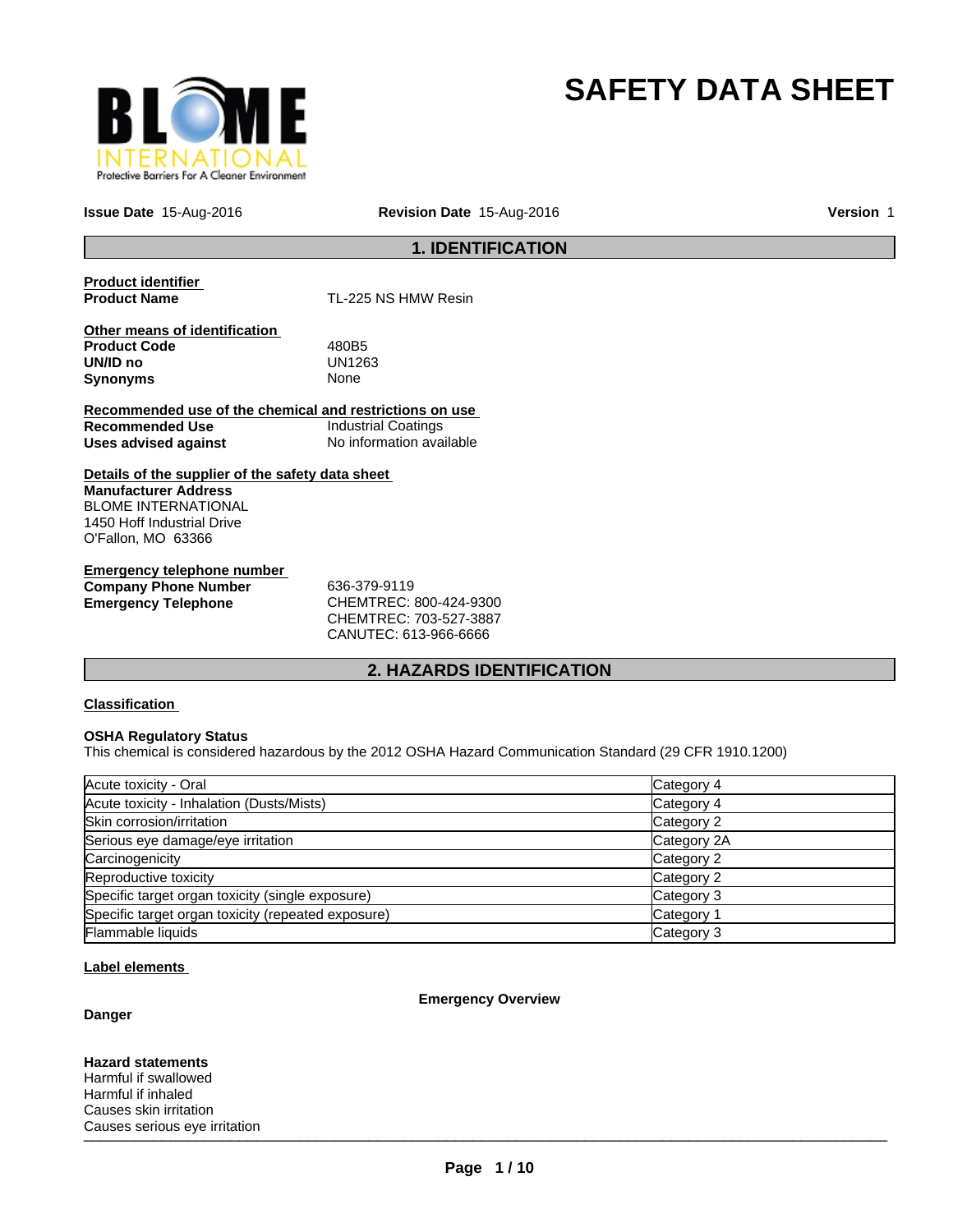Suspected of causing cancer Suspected of damaging fertility or the unborn child May cause respiratory irritation. May cause drowsiness or dizziness Causes damage to organs through prolonged or repeated exposure Flammable liquid and vapor



 $\overline{\phantom{a}}$  ,  $\overline{\phantom{a}}$  ,  $\overline{\phantom{a}}$  ,  $\overline{\phantom{a}}$  ,  $\overline{\phantom{a}}$  ,  $\overline{\phantom{a}}$  ,  $\overline{\phantom{a}}$  ,  $\overline{\phantom{a}}$  ,  $\overline{\phantom{a}}$  ,  $\overline{\phantom{a}}$  ,  $\overline{\phantom{a}}$  ,  $\overline{\phantom{a}}$  ,  $\overline{\phantom{a}}$  ,  $\overline{\phantom{a}}$  ,  $\overline{\phantom{a}}$  ,  $\overline{\phantom{a}}$ 

**Appearance** viscous **Physical state** liquid **Odor** Strong Aromatic

### **Precautionary Statements - Prevention**

Obtain special instructions before use Do not handle until all safety precautions have been read and understood Use personal protective equipment as required Wash face, hands and any exposed skin thoroughly after handling Do not eat, drink or smoke when using this product Use only outdoors or in a well-ventilated area Do not breathe dust/fume/gas/mist/vapors/spray Keep away from heat/sparks/open flames/hot surfaces. - No smoking Keep container tightly closed Use explosion-proof electrical/ ventilating / lighting/ mixing / equipment Use only non-sparking tools Take precautionary measures against static discharge Keep cool

### **Precautionary Statements - Response**

IF exposed or concerned: Get medical advice/attention IF IN EYES: Rinse cautiously with water for several minutes. Remove contact lenses, if present and easy to do. Continue rinsing If eye irritation persists: Get medical advice/attention IF ON SKIN (or hair): Remove/Take off immediately all contaminated clothing. Rinse skin with water/shower If skin irritation occurs: Get medical advice/attention Wash contaminated clothing before reuse IF INHALED: Remove victim to fresh air and keep at rest in a position comfortable for breathing IF SWALLOWED: Call a POISON CENTER or doctor/physician if you feel unwell Rinse mouth In case of fire: Use CO2, dry chemical, or foam for extinction

### **Precautionary Statements - Storage**

Store locked up Store in a well-ventilated place. Keep container tightly closed

### **Precautionary Statements - Disposal**

Dispose of contents/container to an approved waste disposal plant

#### **Hazards not otherwise classified (HNOC)**

Not applicable

### **Other Information**

Very toxic to aquatic life with long lasting effects. Very toxic to aquatic life.

### **Unknown acute toxicity**

63% of the mixture consists of ingredient(s) of unknown toxicity

### **3. COMPOSITION/INFORMATION ON INGREDIENTS**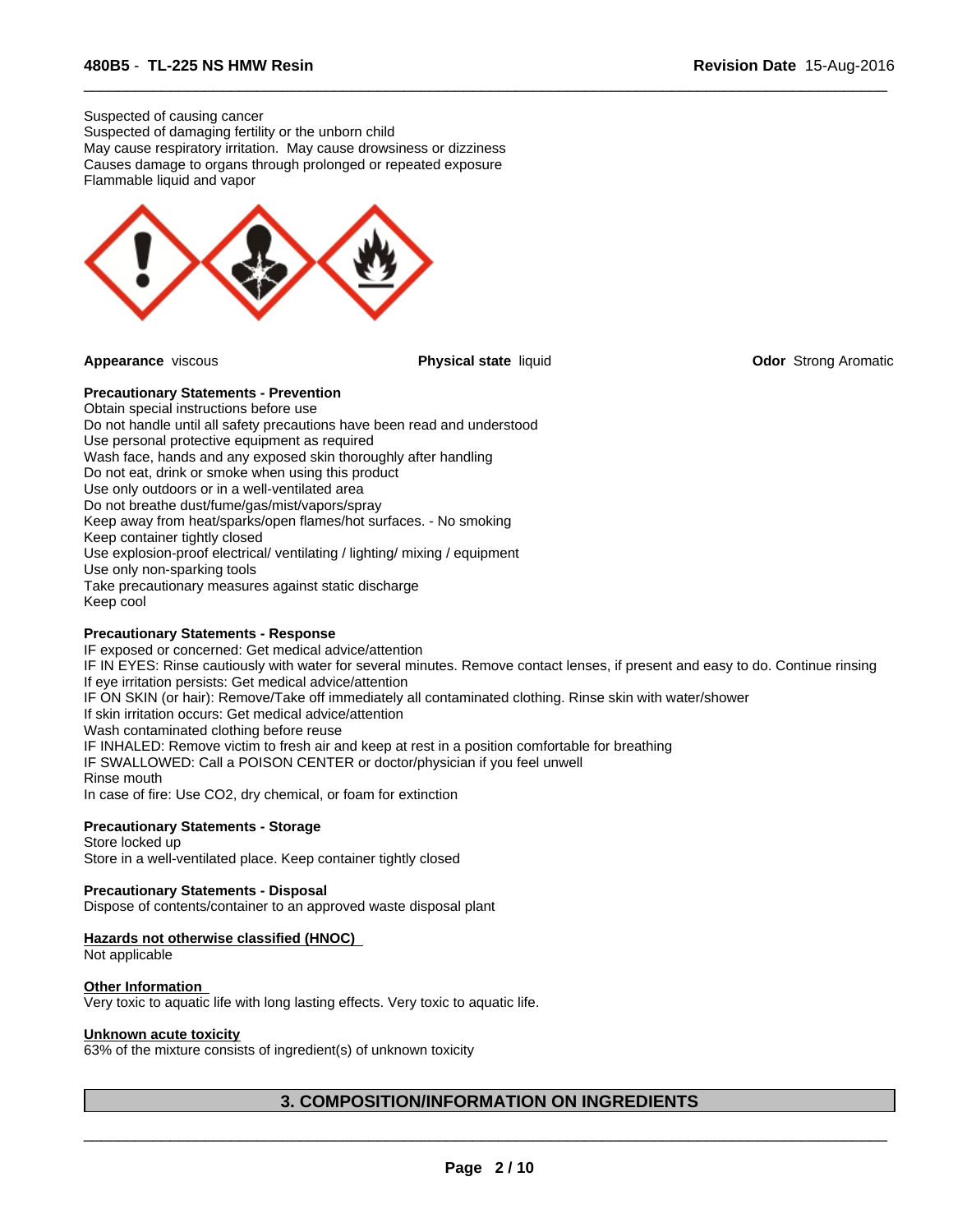#### **Substance**

Not applicable

### **Mixture**

| <b>Chemical Name</b>      | <b>CAS No</b>   | Weight-%  |
|---------------------------|-----------------|-----------|
| Vinyl Ester Resin *       | Proprietary     | $30 - 60$ |
| Styrene <sup>*</sup>      | 100-42-5        | $10 - 30$ |
| Mica *                    | 12001-26-2      | $10 - 30$ |
| Polytetrafluoroethylene * | $9002 - 84 - 0$ | 7 - 13    |
| Barium sulfate *          | 7727-43-7       | 3 - 1     |
| Titanium dioxide *        | 13463-67-7      | - 5       |

 $\overline{\phantom{a}}$  ,  $\overline{\phantom{a}}$  ,  $\overline{\phantom{a}}$  ,  $\overline{\phantom{a}}$  ,  $\overline{\phantom{a}}$  ,  $\overline{\phantom{a}}$  ,  $\overline{\phantom{a}}$  ,  $\overline{\phantom{a}}$  ,  $\overline{\phantom{a}}$  ,  $\overline{\phantom{a}}$  ,  $\overline{\phantom{a}}$  ,  $\overline{\phantom{a}}$  ,  $\overline{\phantom{a}}$  ,  $\overline{\phantom{a}}$  ,  $\overline{\phantom{a}}$  ,  $\overline{\phantom{a}}$ 

\*The exact percentage (concentration) of composition has been withheld as a trade secret.

### **4. FIRST AID MEASURES**

### **Description of first aid measures**

| <b>General advice</b>                                       | In case of accident or unwellness, seek medical advice immediately (show directions for<br>use or safety data sheet if possible). If symptoms persist, call a physician.                                                                       |
|-------------------------------------------------------------|------------------------------------------------------------------------------------------------------------------------------------------------------------------------------------------------------------------------------------------------|
| Eye contact                                                 | Immediately flush with plenty of water. After initial flushing, remove any contact lenses and<br>continue flushing for at least 15 minutes. Keep eye wide open while rinsing. If symptoms<br>persist, call a physician.                        |
| <b>Skin contact</b>                                         | Wash off immediately with soap and plenty of water while removing all contaminated<br>clothes and shoes. Wash contaminated clothing before reuse. If skin irritation persists, call<br>a physician.                                            |
| <b>Inhalation</b>                                           | Remove to fresh air. Call a physician. If breathing is irregular or stopped, administer<br>artificial respiration. Avoid direct contact with skin. Use barrier to give mouth-to-mouth<br>resuscitation. If symptoms persist, call a physician. |
| Ingestion                                                   | Call a physician or poison control center immediately. Do not induce vomiting without<br>medical advice. Rinse mouth. Never give anything by mouth to an unconscious person.                                                                   |
| Self-protection of the first aider                          | Remove all sources of ignition. Use personal protective equipment as required.                                                                                                                                                                 |
| Most important symptoms and effects, both acute and delayed |                                                                                                                                                                                                                                                |
| <b>Symptoms</b>                                             | May cause redness and tearing of the eyes. Coughing and/ or wheezing. May cause skin<br>irritation. Drowsiness. Dizziness.                                                                                                                     |
|                                                             | Indication of any immediate medical attention and special treatment needed                                                                                                                                                                     |
| Note to physicians                                          | Treat symptomatically.                                                                                                                                                                                                                         |

### **5. FIRE-FIGHTING MEASURES**

### **Suitable extinguishing media**

Use extinguishing measures that are appropriate to local circumstances and the surrounding environment. Dry chemical, CO2, sand, earth, water spray or regular foam.

**Unsuitable extinguishing media** Do not use a solid water stream as it may scatter and spread fire.

#### **Specific hazards arising from the chemical**

Flammable. Thermal decomposition can lead to release of irritating and toxic gases and vapors.

**Hazardous combustion products**Carbon monoxide. Carbon dioxide (CO2).

### **Explosion data**

 $\_$  ,  $\_$  ,  $\_$  ,  $\_$  ,  $\_$  ,  $\_$  ,  $\_$  ,  $\_$  ,  $\_$  ,  $\_$  ,  $\_$  ,  $\_$  ,  $\_$  ,  $\_$  ,  $\_$  ,  $\_$  ,  $\_$  ,  $\_$  ,  $\_$  ,  $\_$  ,  $\_$  ,  $\_$  ,  $\_$  ,  $\_$  ,  $\_$  ,  $\_$  ,  $\_$  ,  $\_$  ,  $\_$  ,  $\_$  ,  $\_$  ,  $\_$  ,  $\_$  ,  $\_$  ,  $\_$  ,  $\_$  ,  $\_$  ,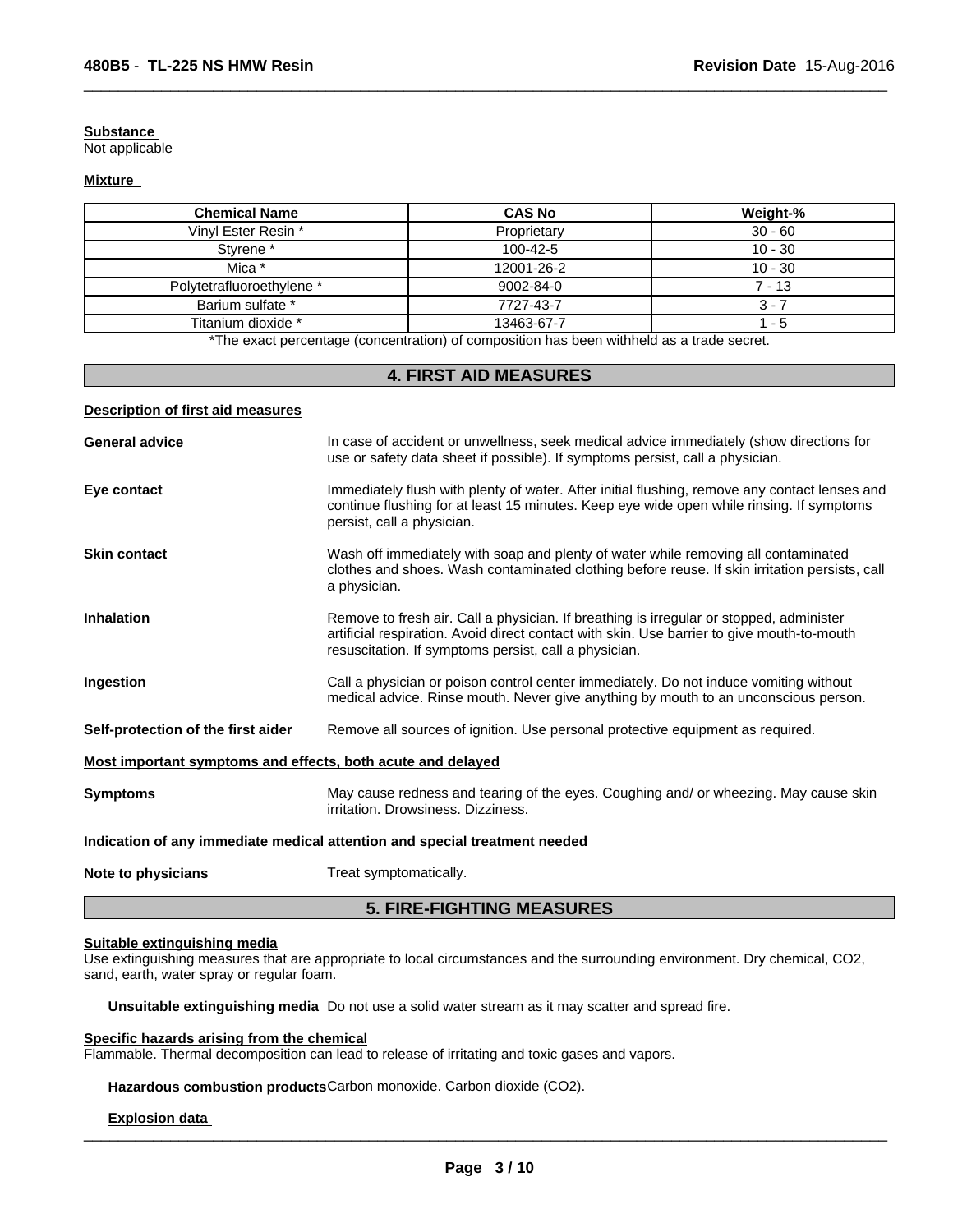#### **Sensitivity to Mechanical Impact** None.

**Sensitivity to Static Discharge** May be ignited by heat, sparks or flames.

#### **Protective equipment and precautions for firefighters**

As in any fire, wear self-contained breathing apparatus pressure-demand, MSHA/NIOSH (approved or equivalent) and full protective gear. Burning produces heavy smoke. Avoid runoff to waterways and sewers.

### **6. ACCIDENTAL RELEASE MEASURES**

 $\overline{\phantom{a}}$  ,  $\overline{\phantom{a}}$  ,  $\overline{\phantom{a}}$  ,  $\overline{\phantom{a}}$  ,  $\overline{\phantom{a}}$  ,  $\overline{\phantom{a}}$  ,  $\overline{\phantom{a}}$  ,  $\overline{\phantom{a}}$  ,  $\overline{\phantom{a}}$  ,  $\overline{\phantom{a}}$  ,  $\overline{\phantom{a}}$  ,  $\overline{\phantom{a}}$  ,  $\overline{\phantom{a}}$  ,  $\overline{\phantom{a}}$  ,  $\overline{\phantom{a}}$  ,  $\overline{\phantom{a}}$ 

#### **Personal precautions, protective equipment and emergency procedures**

| <b>Personal precautions</b>                          | Remove all sources of ignition. Evacuate personnel to safe areas. Ensure adequate<br>ventilation, especially in confined areas. Use personal protective equipment as required.<br>Keep people away from and upwind of spill/leak. |  |  |  |
|------------------------------------------------------|-----------------------------------------------------------------------------------------------------------------------------------------------------------------------------------------------------------------------------------|--|--|--|
| <b>Environmental precautions</b>                     |                                                                                                                                                                                                                                   |  |  |  |
| <b>Environmental precautions</b>                     | Prevent further leakage or spillage if safe to do so. Prevent product from entering drains. Do<br>not flush into surface water or sanitary sewer system.                                                                          |  |  |  |
| Methods and material for containment and cleaning up |                                                                                                                                                                                                                                   |  |  |  |
| <b>Methods for containment</b>                       | Prevent further leakage or spillage if safe to do so.                                                                                                                                                                             |  |  |  |
| Methods for cleaning up                              | Dam up. Soak up with inert absorbent material. Pick up and transfer to properly labeled<br>containers.                                                                                                                            |  |  |  |

### **7. HANDLING AND STORAGE**

#### **Precautions for safe handling**

**Advice on safe handling** Ensure adequate ventilation, especially in confined areas. Keep away from heat, sparks, flame and other sources of ignition (i.e., pilot lights, electric motors and static electricity). Take precautionary measures against static discharges. Use spark-proof tools and explosion-proof equipment. Use with local exhaust ventilation. Use personal protective equipment as required. Do not breathe dust/fume/gas/mist/vapors/spray.

#### **Conditions for safe storage, including any incompatibilities**

| <b>Storage Conditions</b> | Keep tightly closed in a dry and cool place. Keep in properly labeled containers. Keep away<br>from heat, sparks, flame and other sources of ignition (i.e., pilot lights, electric motors and<br>static electricity). Keep containers tightly closed in a cool, well-ventilated place. |
|---------------------------|-----------------------------------------------------------------------------------------------------------------------------------------------------------------------------------------------------------------------------------------------------------------------------------------|
| Incompatible materials    | Strong acids. Strong bases. Strong oxidizing agents.                                                                                                                                                                                                                                    |

# **8. EXPOSURE CONTROLS/PERSONAL PROTECTION**

### **Control parameters Exposure Guidelines** .

| EXPOSULE QUIUEIIIIES |                                            |                                     |                                            |
|----------------------|--------------------------------------------|-------------------------------------|--------------------------------------------|
| <b>Chemical Name</b> | <b>ACGIH TLV</b>                           | <b>OSHA PEL</b>                     | <b>NIOSH IDLH</b>                          |
| Styrene              | STEL: 40 ppm                               | TWA: 100 ppm                        | IDLH: 700 ppm                              |
| 100-42-5             | TWA: 20 ppm                                | Ceiling: 200 ppm                    | TWA: 50 ppm                                |
|                      |                                            |                                     | TWA: $215 \text{ mg/m}^3$                  |
|                      |                                            |                                     | STEL: 100 ppm                              |
|                      |                                            |                                     | STEL: $425 \text{ mg/m}^3$                 |
| Mica                 | TWA: $3 \text{mq/m}^3$ respirable fraction | TWA: 20 mppcf <1% Crystalline       | IDLH: 1500 mg/m <sup>3</sup>               |
| 12001-26-2           |                                            | silica                              | TWA: $3 \text{ mg/m}^3$ containing $< 1\%$ |
|                      |                                            |                                     | Quartz respirable dust                     |
| Barium sulfate       | TWA: 5 $mq/m3$ inhalable fraction,         | TWA: $15 \text{ mg/m}^3$ total dust | TWA: 10 $mg/m3$ total dust                 |
| 7727-43-7            | particulate matter containing no           | TWA: 5 $mg/m3$ respirable fraction  | TWA: $5 \text{ mg/m}^3$ respirable dust    |
|                      | asbestos and <1% crystalline silica        |                                     |                                            |
| Titanium dioxide     | TWA: $10 \text{ mg/m}^3$                   | TWA: $15 \text{ mg/m}^3$ total dust | IDLH: $5000 \text{ mg/m}^3$                |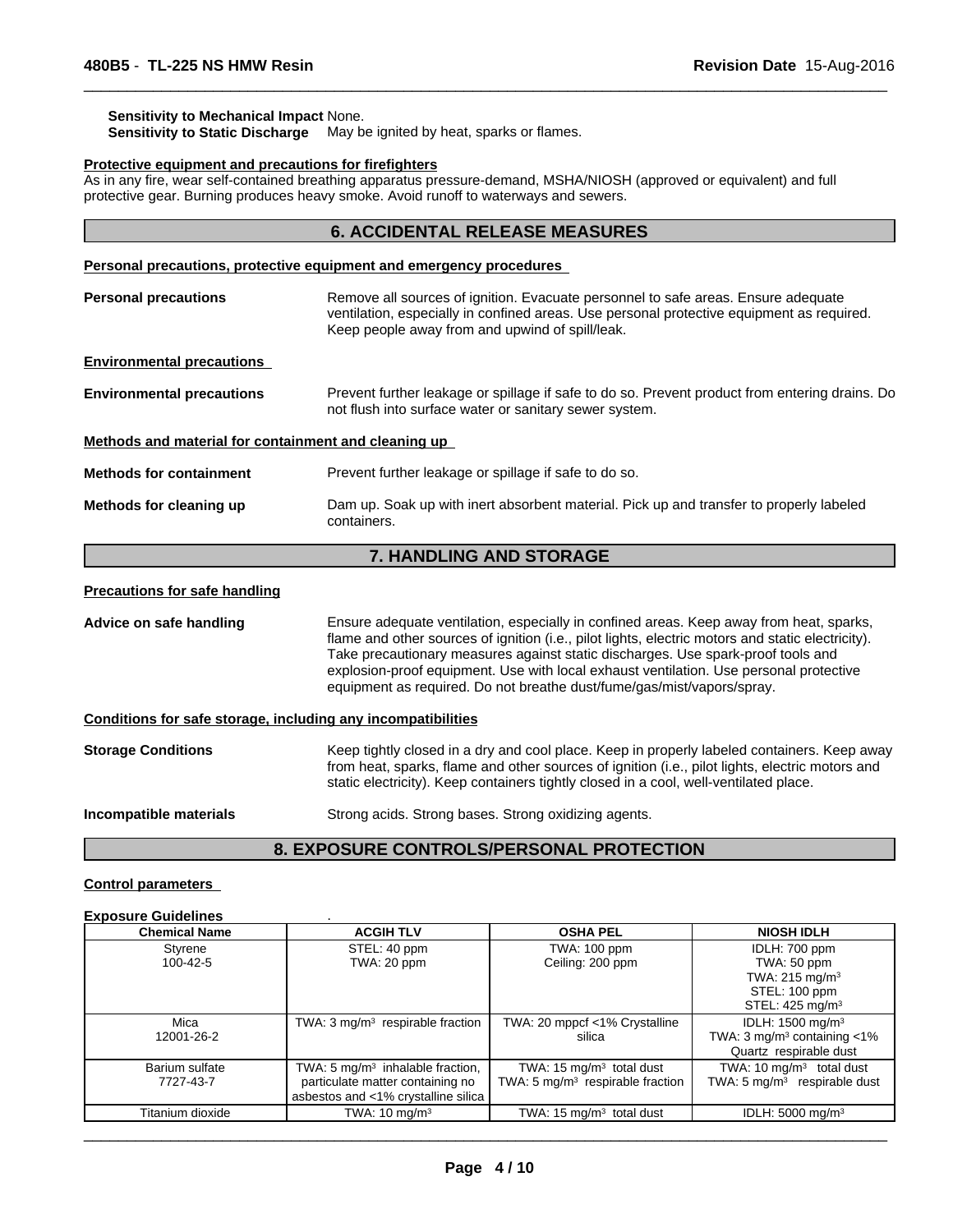| 3463-67-                  |                                |  |
|---------------------------|--------------------------------|--|
| NIOSH IDLH<br>Immediatelv | Health<br>Dangerous to Life or |  |

 $\overline{\phantom{a}}$  ,  $\overline{\phantom{a}}$  ,  $\overline{\phantom{a}}$  ,  $\overline{\phantom{a}}$  ,  $\overline{\phantom{a}}$  ,  $\overline{\phantom{a}}$  ,  $\overline{\phantom{a}}$  ,  $\overline{\phantom{a}}$  ,  $\overline{\phantom{a}}$  ,  $\overline{\phantom{a}}$  ,  $\overline{\phantom{a}}$  ,  $\overline{\phantom{a}}$  ,  $\overline{\phantom{a}}$  ,  $\overline{\phantom{a}}$  ,  $\overline{\phantom{a}}$  ,  $\overline{\phantom{a}}$ 

### **Appropriate engineering controls**

| <b>Engineering Controls</b>                                           | <b>Showers</b><br>Eyewash stations<br>Ventilation systems.                                                                                                                                                                                                                                                                       |
|-----------------------------------------------------------------------|----------------------------------------------------------------------------------------------------------------------------------------------------------------------------------------------------------------------------------------------------------------------------------------------------------------------------------|
| Individual protection measures, such as personal protective equipment |                                                                                                                                                                                                                                                                                                                                  |
| <b>Eye/face protection</b>                                            | Wear safety glasses with side shields (or goggles).                                                                                                                                                                                                                                                                              |
| Skin and body protection                                              | Wear protective gloves and protective clothing.                                                                                                                                                                                                                                                                                  |
| <b>Respiratory protection</b>                                         | If exposure limits are exceeded or irritation is experienced, NIOSH/MSHA approved<br>respiratory protection should be worn. Positive-pressure supplied air respirators may be<br>required for high airborne contaminant concentrations. Respiratory protection must be<br>provided in accordance with current local regulations. |
| <b>General Hygiene Considerations</b>                                 | Handle in accordance with good industrial hygiene and safety practice. When using do not<br>eat, drink or smoke. Regular cleaning of equipment, work area and clothing is<br>recommended.                                                                                                                                        |

# **9. PHYSICAL AND CHEMICAL PROPERTIES**

### **Information on basic physical and chemical properties**

| <b>Physical state</b><br>Appearance<br>Color                                                                  | liquid<br>viscous<br>pigmented                                                                                                           | Odor<br><b>Odor threshold</b>    | <b>Strong Aromatic</b><br>$<$ 1 ppm |
|---------------------------------------------------------------------------------------------------------------|------------------------------------------------------------------------------------------------------------------------------------------|----------------------------------|-------------------------------------|
| <b>Property</b><br>рH<br>Melting point / freezing point                                                       | <b>Values</b><br>No information available<br>No information available                                                                    | Remarks • Method                 |                                     |
| Boiling point / boiling range                                                                                 | 115 °C / 239 °F                                                                                                                          |                                  |                                     |
| <b>Flash point</b>                                                                                            | 27 °C / 80 °F                                                                                                                            | Pensky-Martens Closed Cup (PMCC) |                                     |
| <b>Evaporation rate</b>                                                                                       | 1                                                                                                                                        |                                  |                                     |
| Flammability (solid, gas)<br><b>Flammability Limit in Air</b>                                                 | No information available                                                                                                                 |                                  |                                     |
| <b>Upper flammability limit:</b><br>Lower flammability limit:                                                 | 1.1%<br>6.6%                                                                                                                             |                                  |                                     |
| Vapor pressure                                                                                                | 0.57 kPa                                                                                                                                 | @ 20 °C                          |                                     |
| <b>Vapor density</b>                                                                                          | >1                                                                                                                                       |                                  |                                     |
| <b>Relative density</b>                                                                                       | 1.3                                                                                                                                      |                                  |                                     |
| <b>Water solubility</b>                                                                                       | Insoluble in water                                                                                                                       |                                  |                                     |
| Solubility in other solvents                                                                                  | No information available                                                                                                                 |                                  |                                     |
| <b>Partition coefficient</b>                                                                                  | No information available                                                                                                                 |                                  |                                     |
| <b>Autoignition temperature</b>                                                                               | No information available<br>No information available                                                                                     |                                  |                                     |
| <b>Decomposition temperature</b><br><b>Kinematic viscosity</b>                                                | $> 1000$ mm2/s                                                                                                                           | @ 40 °C                          |                                     |
| <b>Dynamic viscosity</b>                                                                                      | No information available                                                                                                                 |                                  |                                     |
| <b>Explosive properties</b>                                                                                   | Not an explosive                                                                                                                         |                                  |                                     |
| <b>Oxidizing properties</b>                                                                                   | Not applicable                                                                                                                           |                                  |                                     |
| <b>Other Information</b>                                                                                      |                                                                                                                                          |                                  |                                     |
| Softening point<br><b>Molecular weight</b><br><b>VOC Content (%)</b><br><b>Density</b><br><b>Bulk density</b> | No information available<br>No information available<br>No information available<br>No information available<br>No information available |                                  |                                     |
|                                                                                                               |                                                                                                                                          |                                  |                                     |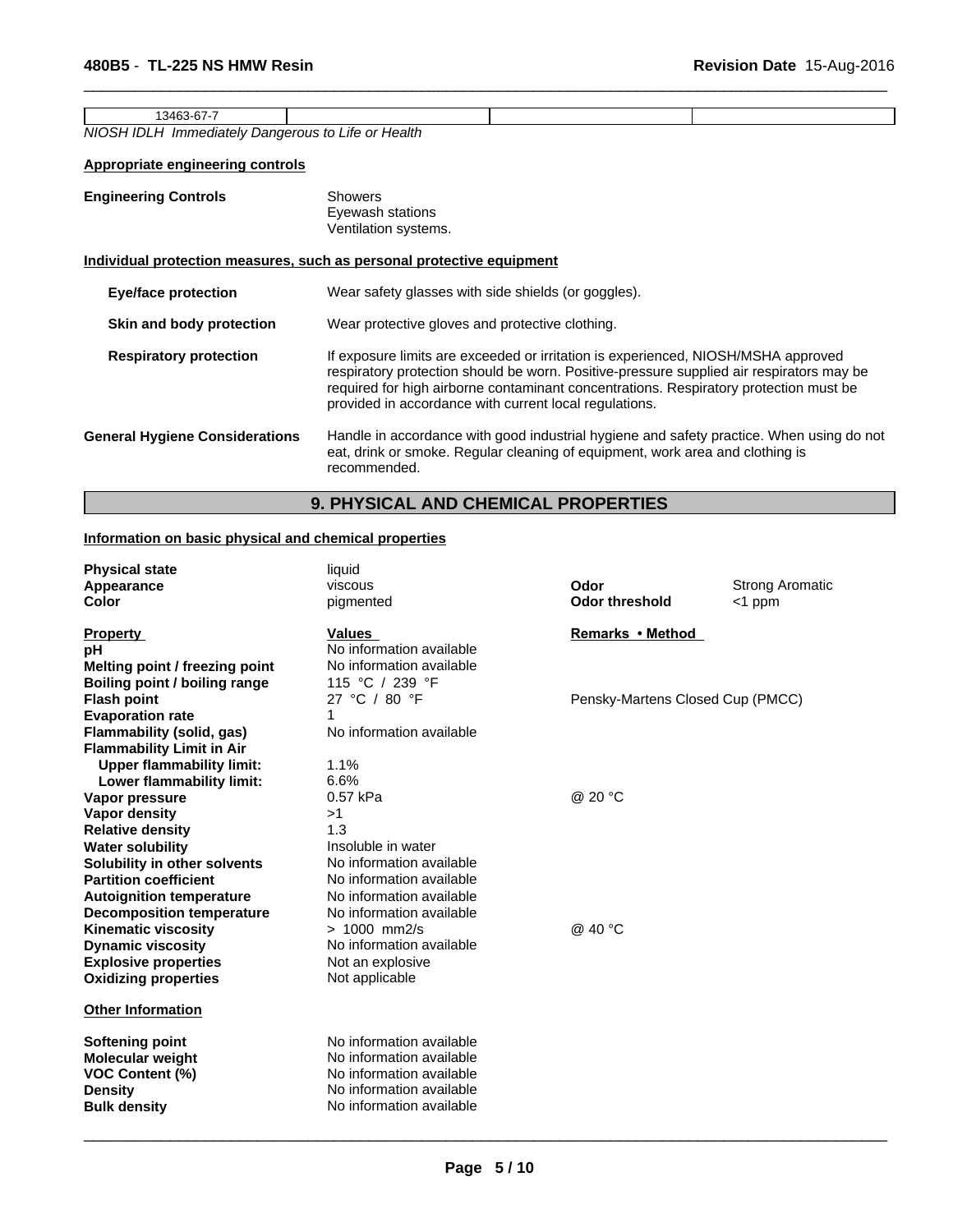### **10. STABILITY AND REACTIVITY**

 $\overline{\phantom{a}}$  ,  $\overline{\phantom{a}}$  ,  $\overline{\phantom{a}}$  ,  $\overline{\phantom{a}}$  ,  $\overline{\phantom{a}}$  ,  $\overline{\phantom{a}}$  ,  $\overline{\phantom{a}}$  ,  $\overline{\phantom{a}}$  ,  $\overline{\phantom{a}}$  ,  $\overline{\phantom{a}}$  ,  $\overline{\phantom{a}}$  ,  $\overline{\phantom{a}}$  ,  $\overline{\phantom{a}}$  ,  $\overline{\phantom{a}}$  ,  $\overline{\phantom{a}}$  ,  $\overline{\phantom{a}}$ 

**Reactivity** 

No data available

**Chemical stability** Stable under recommended storage conditions. **Possibility of Hazardous Reactions** None under normal processing. **Hazardous polymerization** Hazardous polymerization may occur.

**Conditions to avoid** Heat, flames and sparks. **Incompatible materials** Strong acids. Strong bases. Strong oxidizing agents. **Hazardous Decomposition Products**

Thermal decomposition can lead to release of irritating and toxic gases and vapors. Carbon monoxide. Carbon dioxide (CO2).

### **11. TOXICOLOGICAL INFORMATION**

#### **Information on likely routes of exposure**

| <b>Product Information</b> |                                                                                             |
|----------------------------|---------------------------------------------------------------------------------------------|
| <b>Inhalation</b>          | Irritating to respiratory system. May cause drowsiness or dizziness. Harmful by inhalation. |
| Eye contact                | Irritating to eyes.                                                                         |
| <b>Skin contact</b>        | Irritating to skin.                                                                         |
| Ingestion                  | Harmful if swallowed.                                                                       |
|                            |                                                                                             |

| <b>Chemical Name</b> | Oral LD50            | <b>Dermal LD50</b> | <b>Inhalation LC50</b> |  |
|----------------------|----------------------|--------------------|------------------------|--|
| Styrene              | $= 1000$ mg/kg (Rat) |                    | = 11.7 mg/L (Rat) 4 h  |  |
| 100-42-5             |                      |                    |                        |  |
| Titanium dioxide     | > 10000 mg/kg (Rat)  |                    |                        |  |
| 13463-67-7           |                      |                    |                        |  |

#### **Information on toxicological effects**

**Symptoms** Vapors may cause drowsiness and dizziness. Coughing and/ or wheezing. May cause skin irritation. May cause redness and tearing of the eyes.

### **Delayed and immediate effects as well as chronic effects from short and long-term exposure**

| Sensitization          |                                                                                | Based on available data, the classification criteria are not met.                                 |            |             |  |  |  |
|------------------------|--------------------------------------------------------------------------------|---------------------------------------------------------------------------------------------------|------------|-------------|--|--|--|
| Germ cell mutagenicity |                                                                                | Based on available data, the classification criteria are not met.                                 |            |             |  |  |  |
| Carcinogenicity        |                                                                                | This product contains titanium dioxide which is classified as a possible carcinogen when          |            |             |  |  |  |
|                        |                                                                                | present as respirable dust. This is not relevant for this product since it is a liquid. The table |            |             |  |  |  |
|                        | below indicates whether each agency has listed any ingredient as a carcinogen. |                                                                                                   |            |             |  |  |  |
| lChemical Name         | ACGIH                                                                          | IARC.                                                                                             | <b>NTP</b> | <b>OSHA</b> |  |  |  |

| <b>Chemical Name</b>                 | <b>ACGIH</b> | <b>IARC</b> | <b>NTP</b>                    | <b>OSHA</b> |
|--------------------------------------|--------------|-------------|-------------------------------|-------------|
| Styrene<br>100-42-5                  |              | Group 2B    | <b>Reasonably Anticipated</b> |             |
| Polytetrafluoroethylene<br>9002-84-0 |              | Group 3     |                               |             |
| lTitanium dioxide<br>13463-67-7      |              | Group 2B    |                               |             |

*IARC (International Agency for Research on Cancer)*

*Group 2B - Possibly Carcinogenic to Humans*

*Not classifiable as a human carcinogen*

*NTP (National Toxicology Program)*

*Reasonably Anticipated - Reasonably Anticipated to be a Human Carcinogen*

OSHA (Occupational Safety and Health Administration of the US Department of Labor)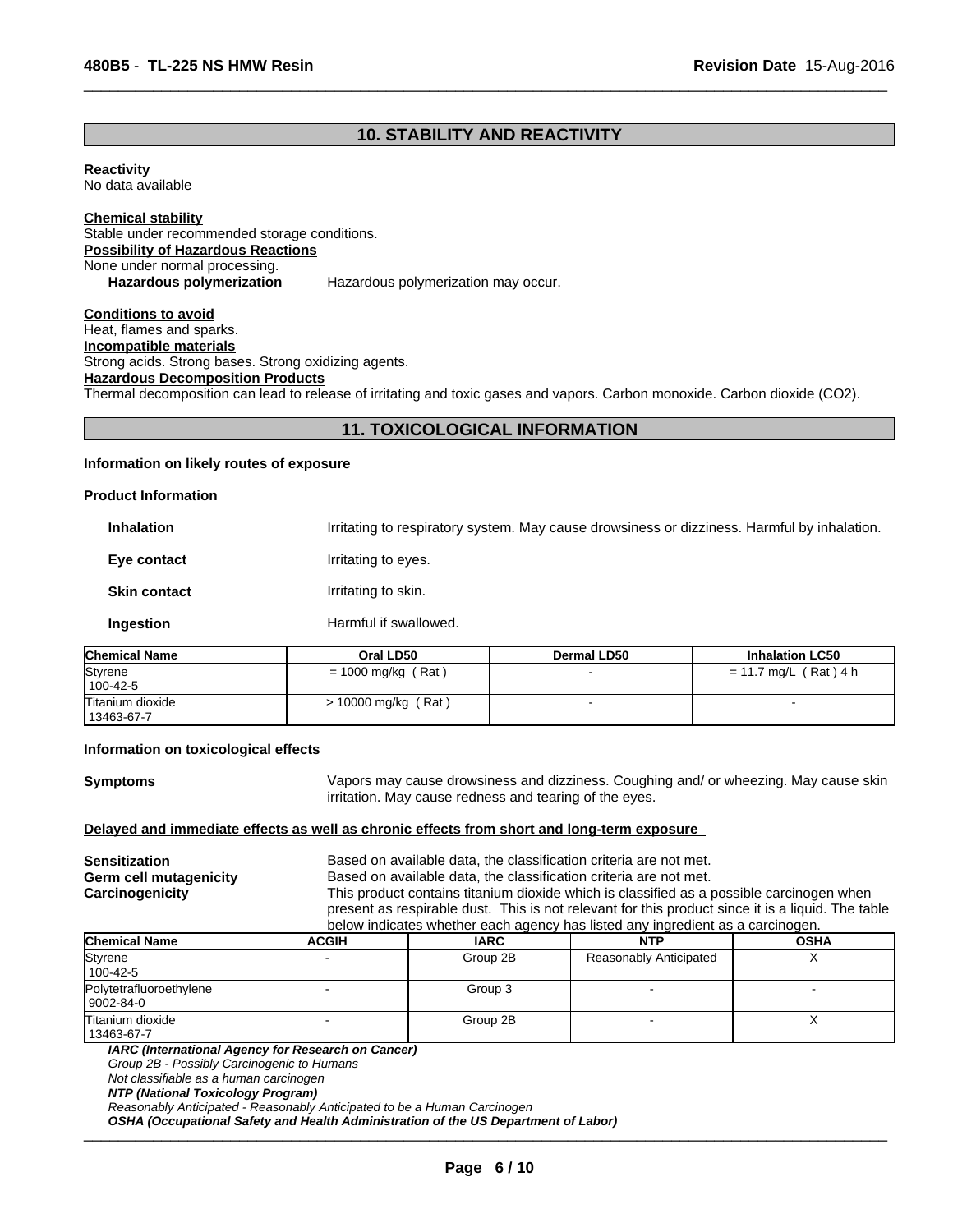| X - Present<br><b>Reproductive toxicity</b> | Product is or contains a chemical which is a known or suspected reproductive hazard.                           |
|---------------------------------------------|----------------------------------------------------------------------------------------------------------------|
|                                             |                                                                                                                |
| <b>STOT - single exposure</b>               | Respiratory system. Central nervous system.                                                                    |
| <b>STOT - repeated exposure</b>             | Based on available data, the classification criteria are not met.                                              |
| <b>Chronic toxicity</b>                     | Avoid repeated exposure. May cause adverse liver effects. Contains a known or suspected<br>reproductive toxin. |
| <b>Target Organ Effects</b>                 | Central nervous system, Eyes, liver, lungs, Reproductive System, Respiratory system, Skin.                     |
| <b>Aspiration hazard</b>                    | Based on available data, the classification criteria are not met.                                              |

 $\overline{\phantom{a}}$  ,  $\overline{\phantom{a}}$  ,  $\overline{\phantom{a}}$  ,  $\overline{\phantom{a}}$  ,  $\overline{\phantom{a}}$  ,  $\overline{\phantom{a}}$  ,  $\overline{\phantom{a}}$  ,  $\overline{\phantom{a}}$  ,  $\overline{\phantom{a}}$  ,  $\overline{\phantom{a}}$  ,  $\overline{\phantom{a}}$  ,  $\overline{\phantom{a}}$  ,  $\overline{\phantom{a}}$  ,  $\overline{\phantom{a}}$  ,  $\overline{\phantom{a}}$  ,  $\overline{\phantom{a}}$ 

### **Numerical measures of toxicity - Product Information**

### **The following values are calculated based on chapter 3.1 of the GHS document** .

| ATEmix (oral)                 | 1,139.00 mg/kg |
|-------------------------------|----------------|
| ATEmix (inhalation-dust/mist) | 1.95 mg/l      |

### **12. ECOLOGICAL INFORMATION**

#### **Ecotoxicity**

Very toxic to aquatic life with long lasting effects

73 % of the mixture consists of components(s) of unknown hazards to the aquatic environment

| <b>Chemical Name</b> | Algae/aguatic plants              | Fish                                | Crustacea                             |
|----------------------|-----------------------------------|-------------------------------------|---------------------------------------|
| Styrene              | 1.4: 72 h Pseudokirchneriella     | 19.03 - 33.53: 96 h Lepomis         | $3.3 - 7.4$ : 48 h Daphnia magna mg/L |
| $100 - 42 - 5$       | subcapitata mg/L EC50 0.72: 96 h  | macrochirus mg/L LC50 static 58.75  | EC50                                  |
|                      | Pseudokirchneriella subcapitata   | - 95.32: 96 h Poecilia reticulata   |                                       |
|                      | mg/L EC50 0.46 - 4.3: 72 h        | mg/L LC50 static 6.75 - 14.5: 96 h  |                                       |
|                      | Pseudokirchneriella subcapitata   | Pimephales promelas mg/L LC50       |                                       |
|                      | mg/L EC50 static 0.15 - 3.2: 96 h | static 3.24 - 4.99: 96 h Pimephales |                                       |
|                      | Pseudokirchneriella subcapitata   | promelas mg/L LC50 flow-through     |                                       |
|                      | mg/L EC50 static                  |                                     |                                       |

### **Persistence and degradability**

No information available.

#### **Bioaccumulation**

| <b>Chemical Name</b> | <b>Partition coefficient</b> |
|----------------------|------------------------------|
| Styrene<br>100-42-5  | 2.95                         |

### **Other adverse effects**

No information available

### **13. DISPOSAL CONSIDERATIONS**

| Waste treatment methods<br>Disposal of wastes | This material, as supplied, is a hazardous waste according to federal regulations (40 CFR<br>$261$ ). |
|-----------------------------------------------|-------------------------------------------------------------------------------------------------------|
| <b>Contaminated packaging</b>                 | Do not reuse container.                                                                               |
| <b>US EPA Waste Number</b>                    | D001                                                                                                  |

This product contains one or more substances that are listed with the State of California as a hazardous waste.

| <b>Chemical Name</b> | California Hazardous Waste Status |
|----------------------|-----------------------------------|
| Styrene              | Toxic                             |
| 100-42-5             | Ignitable                         |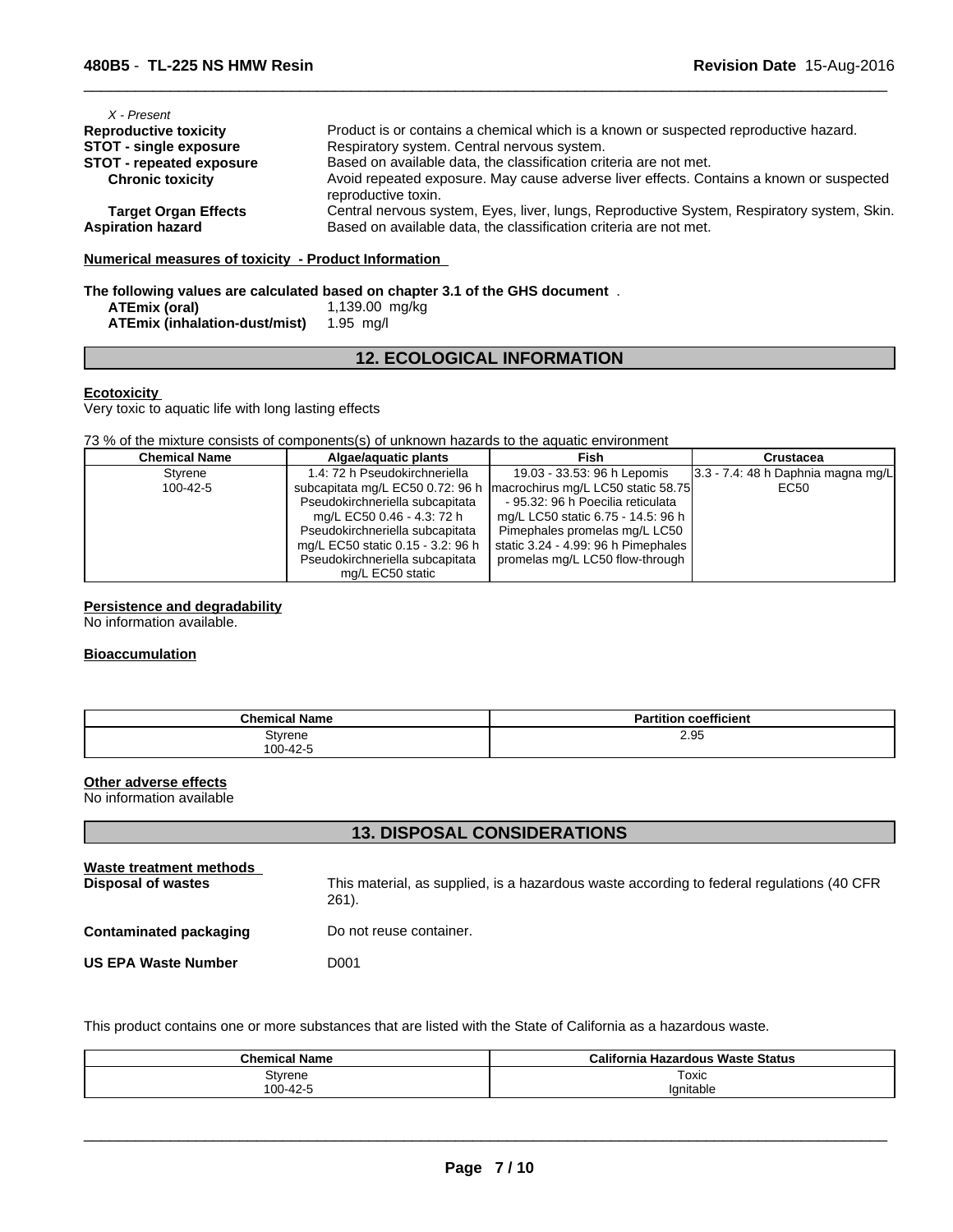### **14. TRANSPORT INFORMATION**

 $\overline{\phantom{a}}$  ,  $\overline{\phantom{a}}$  ,  $\overline{\phantom{a}}$  ,  $\overline{\phantom{a}}$  ,  $\overline{\phantom{a}}$  ,  $\overline{\phantom{a}}$  ,  $\overline{\phantom{a}}$  ,  $\overline{\phantom{a}}$  ,  $\overline{\phantom{a}}$  ,  $\overline{\phantom{a}}$  ,  $\overline{\phantom{a}}$  ,  $\overline{\phantom{a}}$  ,  $\overline{\phantom{a}}$  ,  $\overline{\phantom{a}}$  ,  $\overline{\phantom{a}}$  ,  $\overline{\phantom{a}}$ 

| <b>DOT</b><br>UN/ID no<br>Proper shipping name<br><b>Hazard Class</b><br><b>Packing Group</b><br><b>Special Provisions</b><br><b>Description</b><br><b>Emergency Response Guide</b><br><b>Number</b> | UN1263<br>Paint<br>3<br>Ш<br>B1, B52, IB3, T2, TP1, TP29<br>UN1263, Paint, 3, III<br>128       |
|------------------------------------------------------------------------------------------------------------------------------------------------------------------------------------------------------|------------------------------------------------------------------------------------------------|
| <b>TDG</b><br>UN/ID no<br>Proper shipping name<br><b>Hazard Class</b><br><b>Packing Group</b><br><b>Description</b>                                                                                  | UN1263<br>Paint<br>3<br>Ш<br>UN1263, Paint, 3, III                                             |
| IATA<br>UN/ID no<br>Proper shipping name<br><b>Hazard Class</b><br><b>Packing Group</b><br><b>ERG Code</b><br><b>Special Provisions</b><br><b>Description</b>                                        | UN1263<br>Paint<br>3<br>III<br>3L<br>A3, A72, A192<br>UN1263, Paint, 3, III                    |
| <b>IMDG</b><br>UN/ID no<br>Proper shipping name<br><b>Hazard Class</b><br><b>Packing Group</b><br>EmS-No<br><b>Special Provisions</b><br><b>Description</b>                                          | UN1263<br>Paint<br>3<br>Ш<br>$F-E$ , S-E<br>163, 223, 955<br>UN1263, Paint, 3, III (27°C c.c.) |

### **15. REGULATORY INFORMATION**

| Complies |  |
|----------|--|
| Complies |  |
| Complies |  |
| Complies |  |
| Complies |  |
| Complies |  |
| Complies |  |
|          |  |

#### **Legend:**

**TSCA** - United States Toxic Substances Control Act Section 8(b) Inventory **DSL/NDSL** - Canadian Domestic Substances List/Non-Domestic Substances List **EINECS/ELINCS** - European Inventory of Existing Chemical Substances/European List of Notified Chemical Substances **ENCS** - Japan Existing and New Chemical Substances **IECSC** - China Inventory of Existing Chemical Substances **KECL** - Korean Existing and Evaluated Chemical Substances

**PICCS** - Philippines Inventory of Chemicals and Chemical Substances

**AICS** - Australian Inventory of Chemical Substances

### **US Federal Regulations**

#### **SARA 313**

Section 313 of Title III of the Superfund Amendments and Reauthorization Act of 1986 (SARA). This product contains a chemical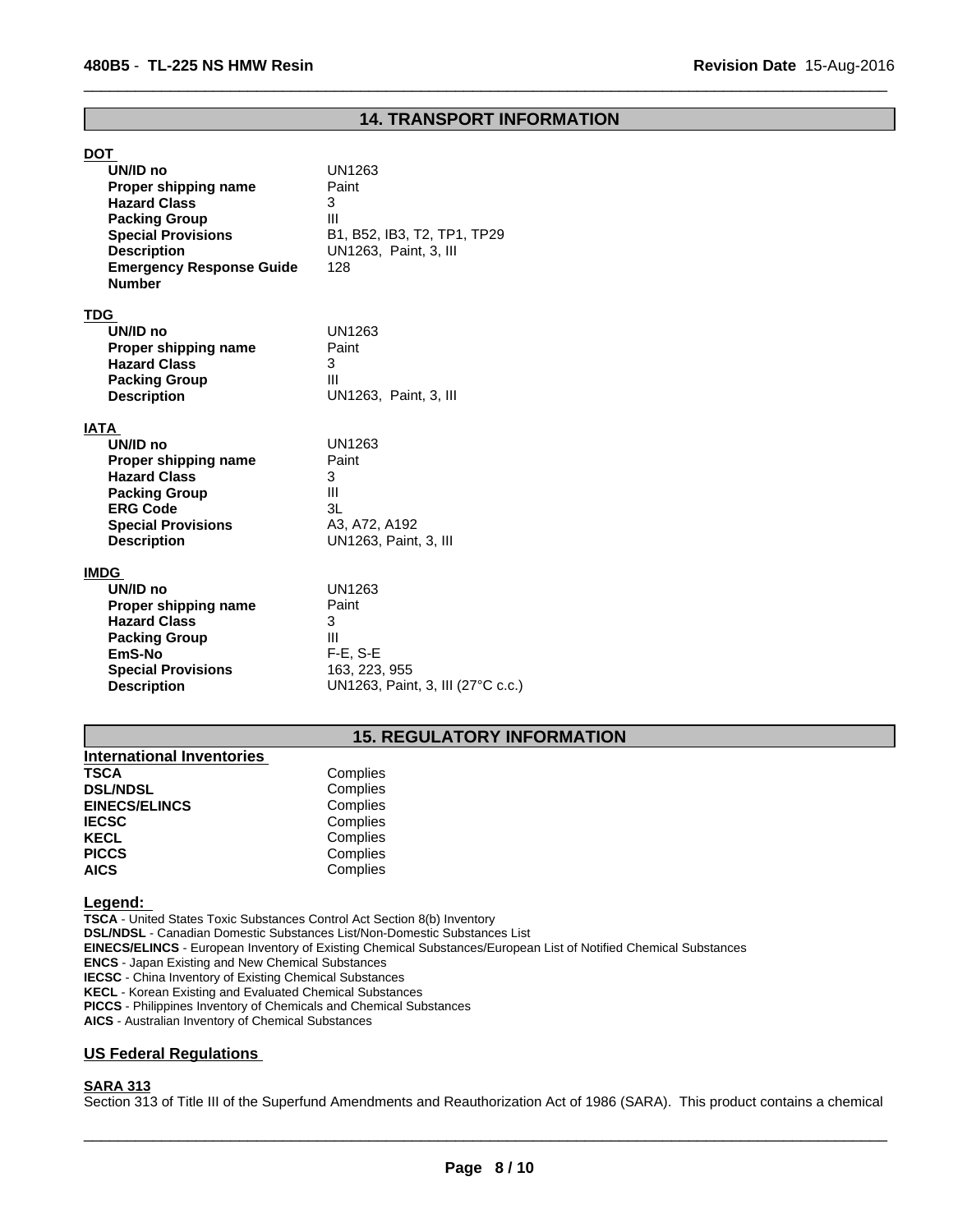or chemicals which are subject to the reporting requirements of the Act and Title 40 of the Code of Federal Regulations, Part 372

 $\overline{\phantom{a}}$  ,  $\overline{\phantom{a}}$  ,  $\overline{\phantom{a}}$  ,  $\overline{\phantom{a}}$  ,  $\overline{\phantom{a}}$  ,  $\overline{\phantom{a}}$  ,  $\overline{\phantom{a}}$  ,  $\overline{\phantom{a}}$  ,  $\overline{\phantom{a}}$  ,  $\overline{\phantom{a}}$  ,  $\overline{\phantom{a}}$  ,  $\overline{\phantom{a}}$  ,  $\overline{\phantom{a}}$  ,  $\overline{\phantom{a}}$  ,  $\overline{\phantom{a}}$  ,  $\overline{\phantom{a}}$ 

| <b>Chemical Name</b>                  | <b>SARA 313 - Threshold Values %</b> |  |
|---------------------------------------|--------------------------------------|--|
| Styrene - 100-42-5                    | 0.1                                  |  |
| Barium sulfate - 7727-43-7            | 1.0                                  |  |
| <b>SARA 311/312 Hazard Categories</b> |                                      |  |
| Acute health hazard                   | Yes                                  |  |
| <b>Chronic Health Hazard</b>          | Yes                                  |  |
| <b>Fire hazard</b>                    | Yes                                  |  |
| Sudden release of pressure hazard     | No                                   |  |
| <b>Reactive Hazard</b>                | No                                   |  |
|                                       |                                      |  |

#### **CWA (Clean Water Act)**

This product contains the following substances which are regulated pollutants pursuant to the Clean Water Act (40 CFR 122.21 and 40 CFR 122.42)

| <b>Chemical Name</b>        | <b>CWA - Reportable</b><br>Quantities | <b>CWA - Toxic Pollutants</b> | <b>CWA - Priority Pollutants</b> | <b>CWA - Hazardous</b><br><b>Substances</b> |
|-----------------------------|---------------------------------------|-------------------------------|----------------------------------|---------------------------------------------|
| Stvrene                     | 1000 lb                               |                               |                                  |                                             |
| 100-42-5                    |                                       |                               |                                  |                                             |
| $P$ $P$ $P$ $P$ $P$ $P$ $P$ |                                       |                               |                                  |                                             |

#### **CERCLA**

This material, as supplied, contains one or more substances regulated as a hazardous substance under the Comprehensive Environmental Response Compensation and Liability Act (CERCLA) (40 CFR 302)

| <b>Chemical Name</b>                      | <b>Hazardous Substances RQs</b> | <b>CERCLA/SARA RQ</b> | <b>Reportable Quantity (RQ)</b> |
|-------------------------------------------|---------------------------------|-----------------------|---------------------------------|
| Styrene                                   | 1000 lb                         |                       | RQ 1000 lb final RQ             |
| 100-42-5<br>$110.04 - 1.00$ $1.01 - 1.00$ |                                 |                       | RQ 454 kg final RQ              |

## **US State Regulations**

### **California Proposition 65**

This product contains the following Proposition 65 chemicals

| l Name<br>'h am<br>UNCHILGO                                                    | $\cdots$<br>California<br>. .<br>'roposition 65 |
|--------------------------------------------------------------------------------|-------------------------------------------------|
| $\sim$ $\sim$ $\sim$<br>--<br>3463<br>dioxide<br>. itanıur<br>$3 - h / -$<br>. | ∶arcınoɑer                                      |

#### **U.S. State Right-to-Know Regulations**

| <b>Chemical Name</b>                 | New Jersey | <b>Massachusetts</b> | Pennsylvania |
|--------------------------------------|------------|----------------------|--------------|
| Styrene<br>100-42-5                  |            |                      |              |
| Mica<br>12001-26-2                   |            |                      | ⌒            |
| Polytetrafluoroethylene<br>9002-84-0 |            |                      |              |
| Barium sulfate<br>7727-43-7          |            |                      | ⌒            |
| Titanium dioxide<br>13463-67-7       |            |                      | ⌒            |

#### **U.S. EPA Label Information**

**EPA Pesticide Registration Number** Not applicable

### **16. OTHER INFORMATION, INCLUDING DATE OF PREPARATION OF THE LAST REVISION**

| <b>NFPA</b>                        | <b>Health hazards 2</b> | <b>Flammability 3</b>                              | <b>Instability 0</b>      | <b>Physical and Chemical</b><br><b>Properties -</b>                                                                         |
|------------------------------------|-------------------------|----------------------------------------------------|---------------------------|-----------------------------------------------------------------------------------------------------------------------------|
| HMIS<br>Chronic Hazard Star Legend | Health hazards 2*       | <b>Flammability 3</b><br>* = Chronic Health Hazard | <b>Physical hazards</b> 0 | Personal protection X                                                                                                       |
| Issue Date                         | 15-Aug-2016             |                                                    |                           |                                                                                                                             |
| <b>Revision Date</b>               | 15-Aug-2016             |                                                    |                           |                                                                                                                             |
| <b>Revision Note</b>               |                         |                                                    |                           |                                                                                                                             |
| No information available           |                         |                                                    |                           |                                                                                                                             |
| Disclaimer                         |                         |                                                    |                           |                                                                                                                             |
|                                    |                         |                                                    |                           | The information provided in this Material Safety Data Sheet is correct to the best of our knowledge, information and belief |
|                                    |                         |                                                    |                           |                                                                                                                             |